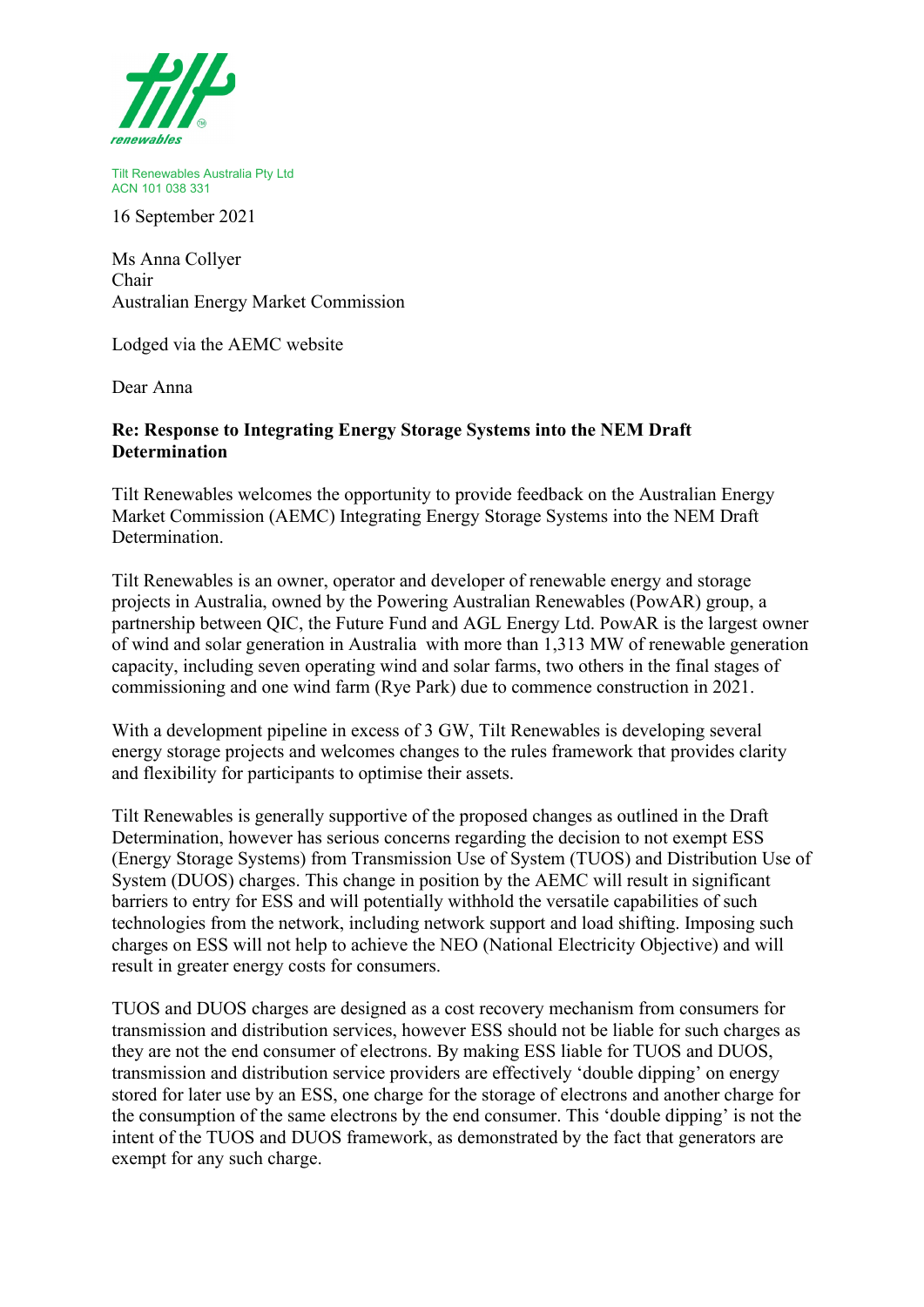

The Draft Determination is proposing no change to the treatment of TUOS and DUOS for energy storage projects. Tilt Renewables is concerned that this position by the AEMC endorses the view that energy storage projects should pay for TUOS and DUOS. This position will require proponents to negotiate charges with the NSP, as standard costs for these services will immediately make new projects unviable, and resulting in project uncertainty, inconsistency in approach across regions and potential delays. The requirement to effectively negotiate the removal of these default charges will leave proponents in a poor negotiating position with the NSP with little certainty of the final outcome

ESS have a proven track record of providing network services including frequency and voltage support, not to mention the potential for synthetic inertia. When placed in an efficient location in the distribution network, ESS can help effectively manage network loading which will naturally occur as a result of basic supply and demand principles, alleviating network operators' concerns of reverse flows (partly due to the prolific installation of rooftop PV capacity in the NEM and falling underlying demand) and having the ability to decrease maximum demand seen on a particular part of the network. These effects can ultimately result in network operators delaying or cancelling network upgrades to the benefit of consumers. As a service provider which can in fact alleviate the need for network upgrades and increase system security and reliability, Tilt Renewables reiterates its argument that ESS should be exempt from TUOS and DUOS charges, and that to not exempt such storage providers from these charges would result in significant barriers to investment, increase costs to consumers and be contrary to the NEO.

The payment of TUOS and DUOS by energy storage projects will also lead to inefficiencies in the market and result in higher costs to consumers. Since TUOS and DUOS are treated as a volumetric payment (\$/MWh for charging), any cost incurred from charging will need to be reimbursed from discharging thus increasing the market price when ESS discharges. This increase in spread from the charging price to the discharging price will result in ESS operating less frequently and only at times when market prices reach a value that meets the ESS hurdle rate. This will result in increases to the marginal prices which are paid by all consumers, outweighing the 'savings' resulting from the small amount which would be recovered from the ESS in the form of TUOS and DUOS charges.

Tilt Renewables notes that most discussion around the Draft Determination has been in relation to TUOS charges and not DUOS charges. Tilt Renewables recommends that DUOS be treated in the same way as TUOS for storage as the same principles and concerns apply. Tilt Renewables has investigated developing ESS assets within distribution networks and upon receiving DUOS estimates from the NSP has abandoned such investments, as charges were disproportionately high for the scale of the investment and rendered the projects uneconomic. For example, a 25MW / 100MWh BESS connecting into a 22kV network was quoted to have an annual DUOS charge in excess of \$3 million (if charging occurred between 7am and 11pm).

In summary, Tilt Renewables strongly urges that energy storage projects be exempted from TUOS and DUOS for the following reasons:

• Energy storage projects are not the end consumers of electrons;